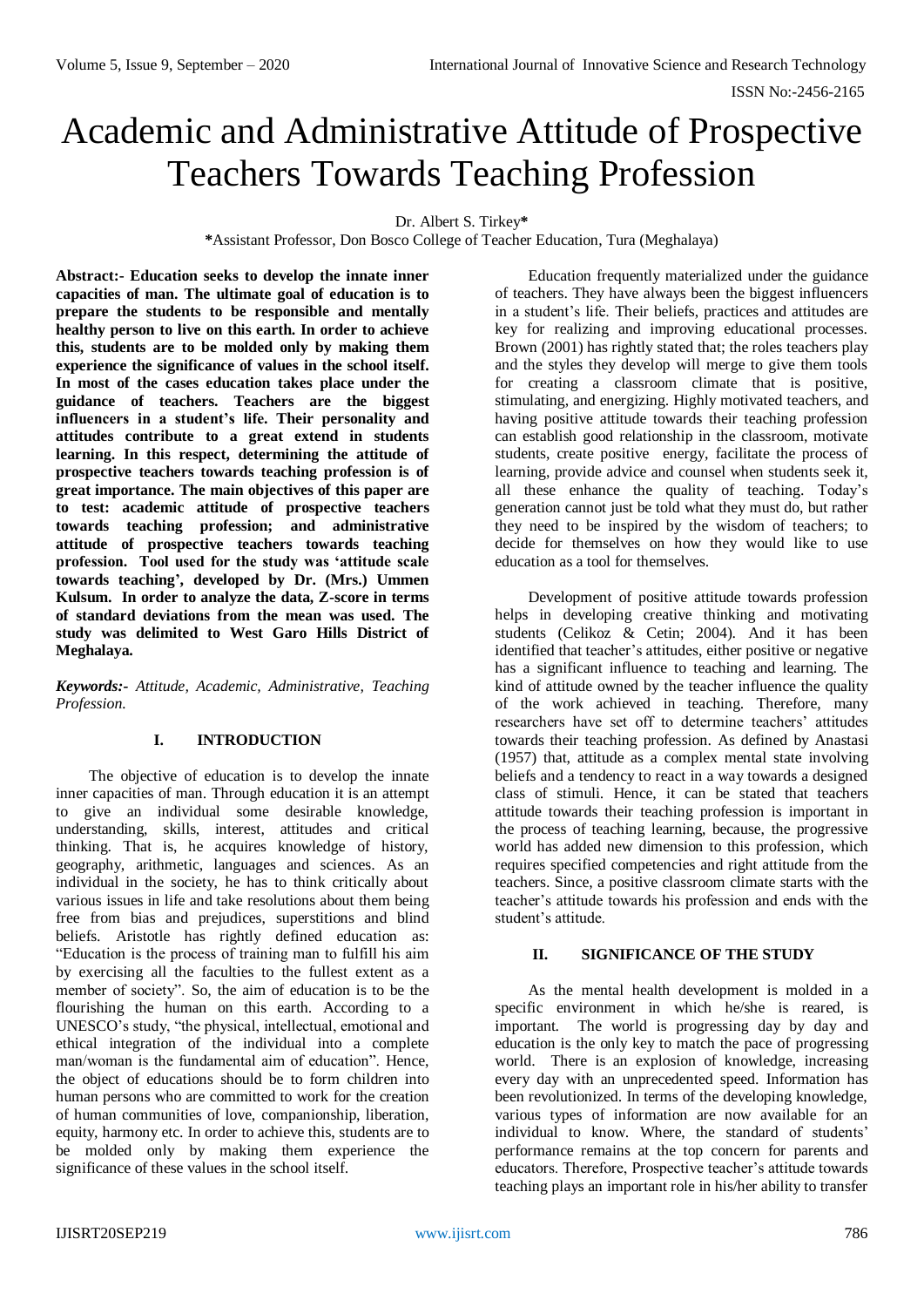ISSN No:-2456-2165

teaching skills in real classroom situation. Because, A teacher with right attitude puts students' learning as the supreme goal and mixes and matches all the available tools and techniques to suit the teaching – learning process distinctive to a given subject or topic or class. In this respect, determining the attitude of student teachers towards teaching profession is of great importance. The teacher's attitude and his or her perspective towards life, to students, and teaching have a great deal to do with how his pupil will be. Attitude of prospective teachers begins during

#### *Framework for the analysis*

their passage of becoming teachers in their schools, colleges, university and more specifically in teacher training institutes.

Hence, present study is an attempt to study the academic and administrative attitude of the prospective teachers towards teaching profession.

**Delimitation:** Delimited to West Garo Hills District of Meghalaya, India.



Fig 1:- Framework for the analysis of prospective teachers' attitude

#### *Objectives*

The objectives of the present paper are to test the following:

- Academic attitude of prospective teachers towards teaching profession.
- Administrative attitude of prospective teachers towards teaching profession.

## **III. MATERIALS AND METHODOLOGY**

Participants: To comply with the objectives, a total of fifty B.ed students (prospective teachers) of second semester students were used as participants in this study.

**Tool Used**: To assess academic and administrative attitude of the prospective teachers towards teaching profession; the inventory developed by Dr. (Mrs.) Ummen Kulsum namely 'Attitude scale towards teaching' was used. The reliability of the inventory was 0.812.

#### *Statistical Treatment*

The data collected has been analyzed, using Z- score in terms of standard deviations from the mean.

# **IV. RESULTS AND INTERPRETATIONS**

*The first objective* was to test the academic attitude of prospective teachers towards teaching profession. So, the data were examined with the help of Z- scores and the result is given in Table 1.

| $ -$ | <b>Raw Score</b> | Mean   | S.D             | -<br><b>Score</b> | Grade | Level of attitude         |
|------|------------------|--------|-----------------|-------------------|-------|---------------------------|
|      | . А              | (u     | 'ດ:             |                   |       |                           |
| 50   | 2175             | 0. I J | $\cap$<br>ر _ ب | $-0.50$           |       | Average/Moderate Positive |
|      |                  | ---    | $\sim$          | .                 |       |                           |

Table 1:- Result of academic attitude of prospective teachers

From the table 1, it is marked that the raw score  $(x)$  is 21.75, mean (u)  $6.13$ , S.D (σ) 1.23. When, these values are referred to the Established Norms for Interpretation, it falls under the range of -0.50 to +0.50 to  $Z$  – scores, which is graded as 'D', and is interpreted at level of attitude as 'Average/Moderate Positive', in the Hierarchical Order of *'Extremely Positive (A), Highly Positive (B), Above Average Positive (C), Average/Moderate Positive (D), Below Average (E), Highly Negative (F), and Extremely Negative (G)'*. Hence, it can be stated from the result, that the academic attitude of prospective teachers was average/moderate positive. Hence, prospective teachers need to work on their attitude towards development of academic attitude more positively.

*The second objective* was to test the administrative attitude of prospective teachers towards teaching profession. So, the data were examined with the help of Zscores and the result is given in Table 2.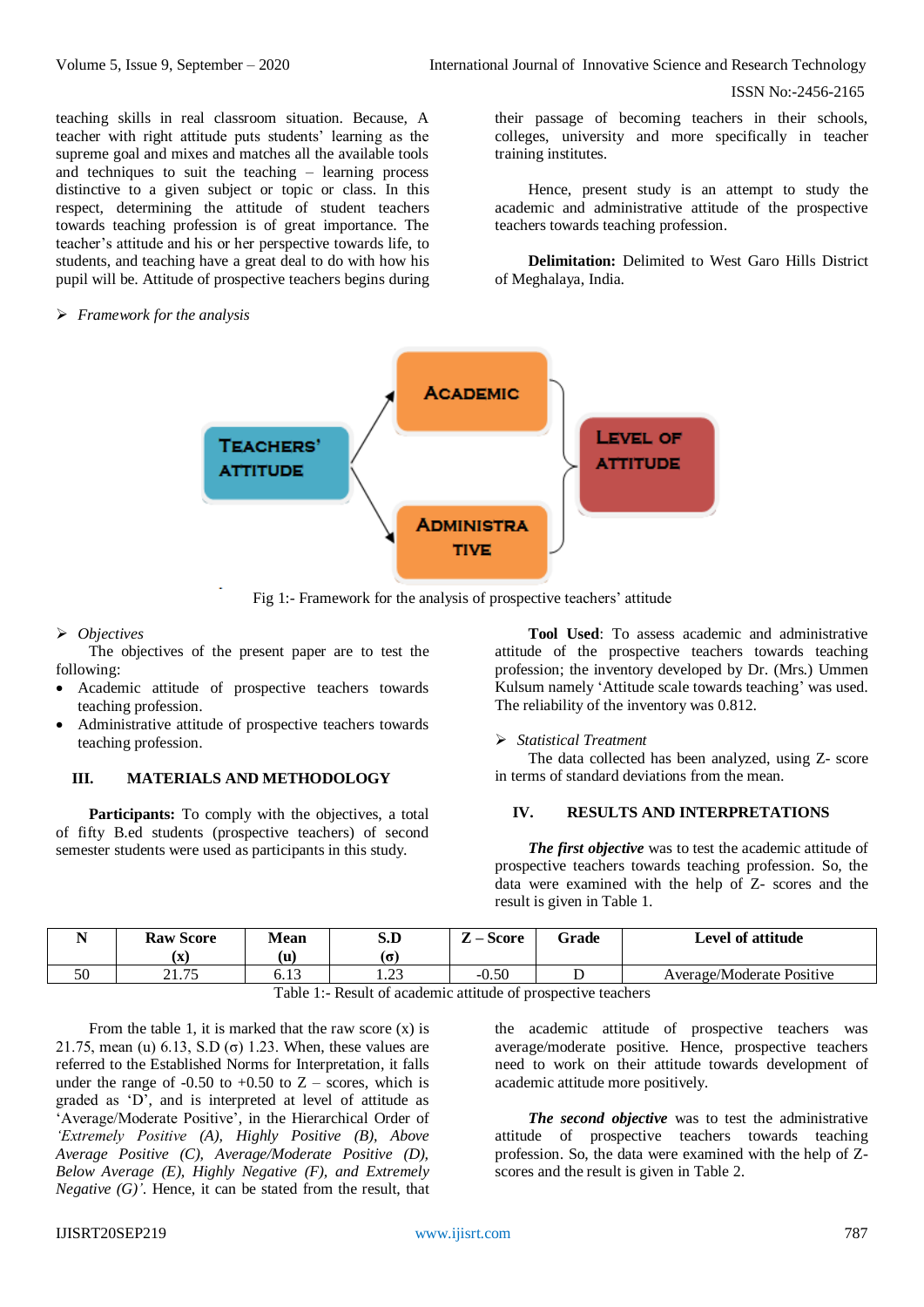ISSN No:-2456-2165

|                     | <b>Raw Score</b> | <b>Mean</b><br>(u) | S.D<br>۱σ | <b>Score</b><br>п. | Grade | Level of attitude      |
|---------------------|------------------|--------------------|-----------|--------------------|-------|------------------------|
| $\sim$ $\sim$<br>эu | ιΔ<br>17.94      |                    | 0.92      | $+1.19$            |       | Above Average Positive |

Table 2:- Result of administrative attitude of prospective teachers

From the table 2, it is marked that the raw score  $(x)$  is 17.94, mean (u) 3.4, S.D (σ) 0.92. When, these values are referred to the Established Norms for Interpretation, it falls under the range of  $+0.51$  to  $+1.25$  to  $Z$  – scores, which is graded as 'D', and is interpreted at level of attitude as 'Above Average Positive', in the Hierarchical Order of *'Extremely Positive (A), Highly Positive (B), Above Average Positive (C), Average/Moderate Positive (D), Below Average (E), Highly Negative (F), and Extremely Negative (G)'*. Hence, it can be stated from the result, that the administrative attitude of prospective teachers was above average positive. Hence, prospective teachers need to keep on working on their attitude towards development of administrative attitude more positively.

# **V. DISCUSSION**

The study revealed that academic and administrative attitude towards teaching profession was average/moderate positive, and above average positive respectively, under the hierarchical order of seven levels of attitude. This could be due to late selection of teaching as their profession. Because, it is assumed that teaching profession was not the first choice for many of the teacher trainees. As a consequence, late selection of teaching as their profession their attitude is just average and above average. However, now they want to enter into teaching profession due to high demand, easy and secure job opportunity available in the region. Whatever could be the reasons for their average/ moderate positive and above average positive attitude towards teaching profession they need to upraise their attitude towards the same. Because, as it has been stated by Bean (1996) that positive professional attitude helps teacher to develop, and has the ability to establish positive environment where each individual is able to contribute, be it a teacher, or parent, or a student. They have an adequate and absolute check on the teaching and learning environment, and monitor it productively. According to Baxter (1989) teachers with positive attitude have stable emotions and feelings. They show affection, sincerity, patience, and care while interacting with students, teachers, parents or school staff. They do not belief in segregation but collaboration. Such teachers work in cooperation and they have high positive self-esteem. Students do not hesitate to meet such a teacher as they are approachable to every individual openly. Hence, it can be stated that teachers make a positive difference in the lives of students. The positive attitudes and actions utilized by teachers ultimately can make a significant positive difference on the lives of their students.

# **VI. CONCLUSION**

Education is the process of facilitating learning, or the acquisition of knowledge, skills, values, beliefs, and habits. It is universally accepted truth, that education mostly takes place in the school, under the guidance of teachers. It has been found out that teacher's efficiency in handling particular topic and execution in the classroom are based on his attitude towards profession up to a large extent. So, teacher plays the most important role in imparting quality education in regular as well as in irregular situations. Therefore, it is crucial to prepare well-equipped teacher trainees and this can be obtained by providing them different trainings in the areas of psychology, sociology, assisted classroom teaching, providing them regular feedback, etc. It is also necessary to help them acquire ideas related to non-stop learning, perform their jobs enthusiastically and facilitate the development of positive attitudes. Hence, he/she has to learn all the qualities of head, hand and heart through the process when he is in his training period.

## **REFERENCES**

- [1]. Bain, K. (2004). What the Best College Teachers Do. (Document based on Bain's book of this title.), Retrieved on 31 July 2020 from [http://fic.engr.utexas.edu/files.](http://fic.engr.utexas.edu/files) pdf.
- [2]. Benjamin, A. E. W.; Sahayarani, J. & Stanly, L. S. (2011). A study on attitude towards teaching profession and achievement in teaching competency of B.Ed. trainees. *New Frontiers in Education*. 44(3), 250-253.
- [3]. Baxter, M. (1989). Measures to improve the effectiveness of teaching in UK schools. *La Fisica Nella Scuola, Supplemento Speciale*, *XXII, 4*.
- [4]. Bozdogan, A. E.; Aydin D. & Yildirim, K. (2007). Teachers' attitudes towards teaching profession. *Kirsehir, j. Educ* .8(2); 83-97.
- [5]. Capa, Y. & Cil, N. (2000). Teachers' Attitudes towards teaching profession an investigation of different variables. *Hacettepe University J. Educ* .., 18; 69-73.
- [6]. Celikoz, ., & Cetin, F. (2004). In: Ahmad & Sahak (2009), op.cit. GCPI. (1981). A study of relationship of academic achievement with attitude towards teaching among teacher trainees, Allahabad.
- [7]. Ghosh, S. and Bairgya, S. (2010). Attitude of secondary school teachers towards teaching profession in relation to some demographic variables, *Edusearch*  1(1), 55-58.